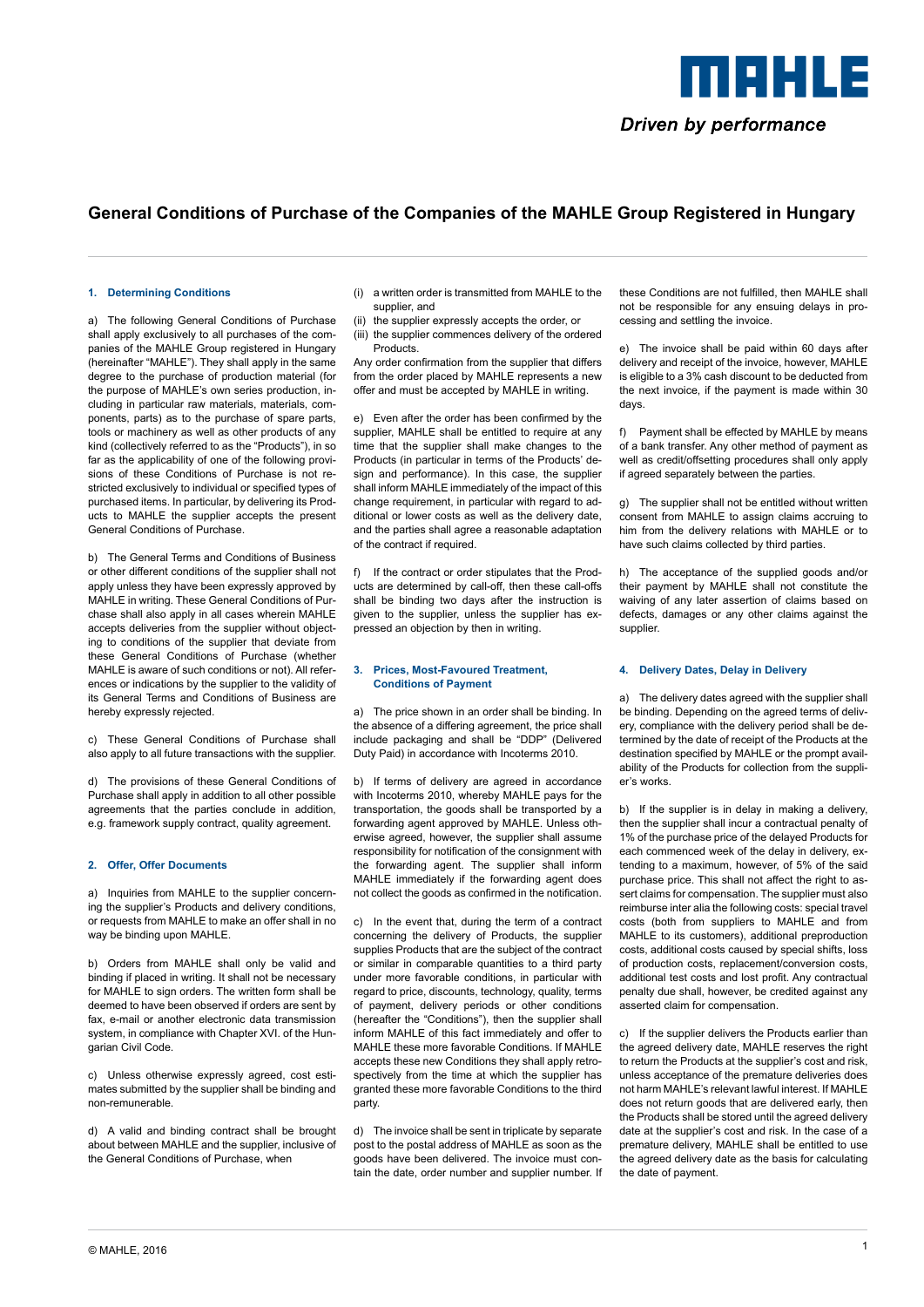meers e Driven by performance

d) Notwithstanding lit. a)–b), if the supplier realizes that it is not possible to comply with a delivery date or quantity agreed with MAHLE, it must inform MAHLE immediately, stating the reasons, the anticipated duration of the delay and the effects it will have, together with suitable measures for averting them.

e) All special journeys the supplier decides to make must be recorded, specifying the order details/ information, the reason for the special journey and measures for correcting these reasons and sent to MAHLE's Logistics Department at the beginning of a calendar month for the preceding month. The supplier shall initiate the corrective measures immediately.

- f) For each case of negligent
	- (i) deviation from delivery and packaging specifications,
	- (ii) premature delivery or
	- (iii) overdelivery

MAHLE shall be entitled to assert a claim for its additional expenses for logistics in the form of lump sum compensation amounting to EUR 100 (notwithstanding the right to demonstrate greater damages in individual cases). The supplier shall in each case be entitled to demonstrate that MAHLE has incurred no damages or fewer damages than this lump sum.

# **5. Force majeure**

a) Interruptions to delivery caused by events that are unforeseeable and unavoidable and outside the supplier's sphere of influence and for which the supplier is not responsible such as force majeure, war or natural catastrophes shall release the supplier from its obligations for the duration of this interruption and to the extent of its impact.

b) Agreed periods of time shall by extended by the duration of such an interruption; MAHLE must be informed of the occurrence of such an interruption immediately and in an appropriate manner.

c) If the end of such an interruption is not foreseeable or the interruption lasts longer than two months, then each party shall have the right to withdraw from the affected contract (or the not yet fulfilled Products) or to terminate the contract without notice.

# **6. Dispatch, Transfer of Risk**

a) The delivery (including the transfer of risk) shall comply with the trade terms (in particular Incoterms2010) usual in the automobile industry and specified in the order and at the place of receipt/use or collection specified by MAHLE in the order. In the absence of such a provision, the delivery shall be made DDP (Incoterms2010) to the place of receipt or use specified in the order. In this case the risk is transferred at the time of delivery to the agreed place of receipt/use.

b) The supplier shall undertake to enclose the relevant delivery notes with the deliveries. All contents in accordance with Standard VDA 4913 and in particular the order number of MAHLE and the supplier number must be stated on the delivery notes. If these conditions are not fulfilled, then MAHLE shall not be responsible for any ensuing delays in processing.

#### **7. Quality and Documentation**

a) The supplier shall comply with the recognized technical regulations and any applicable safety regulations. In terms of the design and characteristic features of the delivery item, the supplier shall comply with any drawings, samples or other specifications or documents received from MAHLE. Modifications to the delivery item or a previously approved production process or its relocation to another site shall require a written notice in due time to MAHLE and the prior express consent of MAHLE in writing.

b) If the supplier delivers production material to MAHLE, the following provisions shall also apply unless MAHLE has made a different written request in an individual case or has made a different agreement with the supplier.

c) The supplier shall maintain or develop a quality management system based on the latest valid version of ISO/TS 16949: 2002. Certificates from an accredited body or second-party certification and equivalent QM systems such as VDA Volume 6 Part 1, QS 9000 and ISO 9001 geared specifically towards the automobile industry may be recognized by MAHLE after prior inspection by MAHLE. The supplier shall provide MAHLE with a copy of the latest certificate and shall send MAHLE a new certificate without being asked upon the expiry of the certificate's validity date. MAHLE shall be informed immediately if the certificate is revoked.

d) For each case of negligent non-compliance with a valid quality management system requirement in accordance with lit. c) the supplier shall incur a contractual penalty of EUR 5,000.

e) Any initial sample shall be produced in compliance with the latest version of VDA Volume 2 "Quality Assurance of Deliveries" or PPAP (QS 9000). In addition to the initial sample inspection report, the supplier shall enter all material data in the IMDS material database (International Material Data System, www.mdsystem.com); the approved and accepted IMDS entry for all relevant material data is a component and precondition of each successful initial sample approval.

f) Irrespective of successful initial sampling in accordance with lit. e), the supplier shall continually check the quality of the delivery items. Moreover, the parties to the contract shall each keep the other informed about the options for further quality improvement.

g) If the supplier and MAHLE have not reached a firm agreement as to the nature and extent of the tests as well as the test equipment and methods, MAHLE shall be prepared, at the supplier's request, to discuss the tests with the supplier within the limits of its knowledge, experience and possibilities in order to establish the required state of the testing technology.

h) In the case of Products specifically identified in the technical documents or by means of a separate agreement, the supplier shall moreover record in special drawings, when, in what way and by whom the delivery items have been tested with regard to the characteristics specified in the documentation as well as the outcome of the required quality tests. The test documents shall be retained for 15 years and submitted to MAHLE as required. The supplier shall impose the same obligation on sub-suppliers within the bounds of what is legally possible. By way of instruction, reference is made to the latest version of VDA Volume 1 "Production of Evidence".

i) In so far as any authorities or customers of MAHLE ask to inspect the production processes and test documents of MAHLE in order to verify certain requirements, the supplier shall be ready to grant them the same rights in its company and give all reasonable assistance, unless doing so he would infringe the supplier's existing obligations of secrecy towards a third party. The supplier shall impose the same obligation on sub-suppliers within the bounds of what is legally possible.

j) In other respects, following a reasonable period of notice and during normal business hours, and at intervals MAHLE deems necessary, MAHLE shall be entitled at any time to carry out reasonable inspections and quality audits of the premises in which the supplier manufactures the Products.

MAHLE shall have the right to terminate the present contract by informing the supplier in writing to this effect if the supplier fails to comply with the agreed quality standards for a period of three months.

k) The supplier shall impose on its subcontractors the obligations contained in the above provisions of this item 7.

#### **8. Hazardous Substances and Preparations**

a) The supplier shall fulfill the legal regulations of the countries of manufacture and distribution relating to goods, materials and procedures that are subject to special treatment, inter alia regarding their transportation, packaging, labelling, storage, handling, manufacture and disposal on account of laws, ordinances and other regulations or on account of their composition and their impact on the environment.

b) In this case, the supplier shall provide MAHLE with the necessary papers and documents before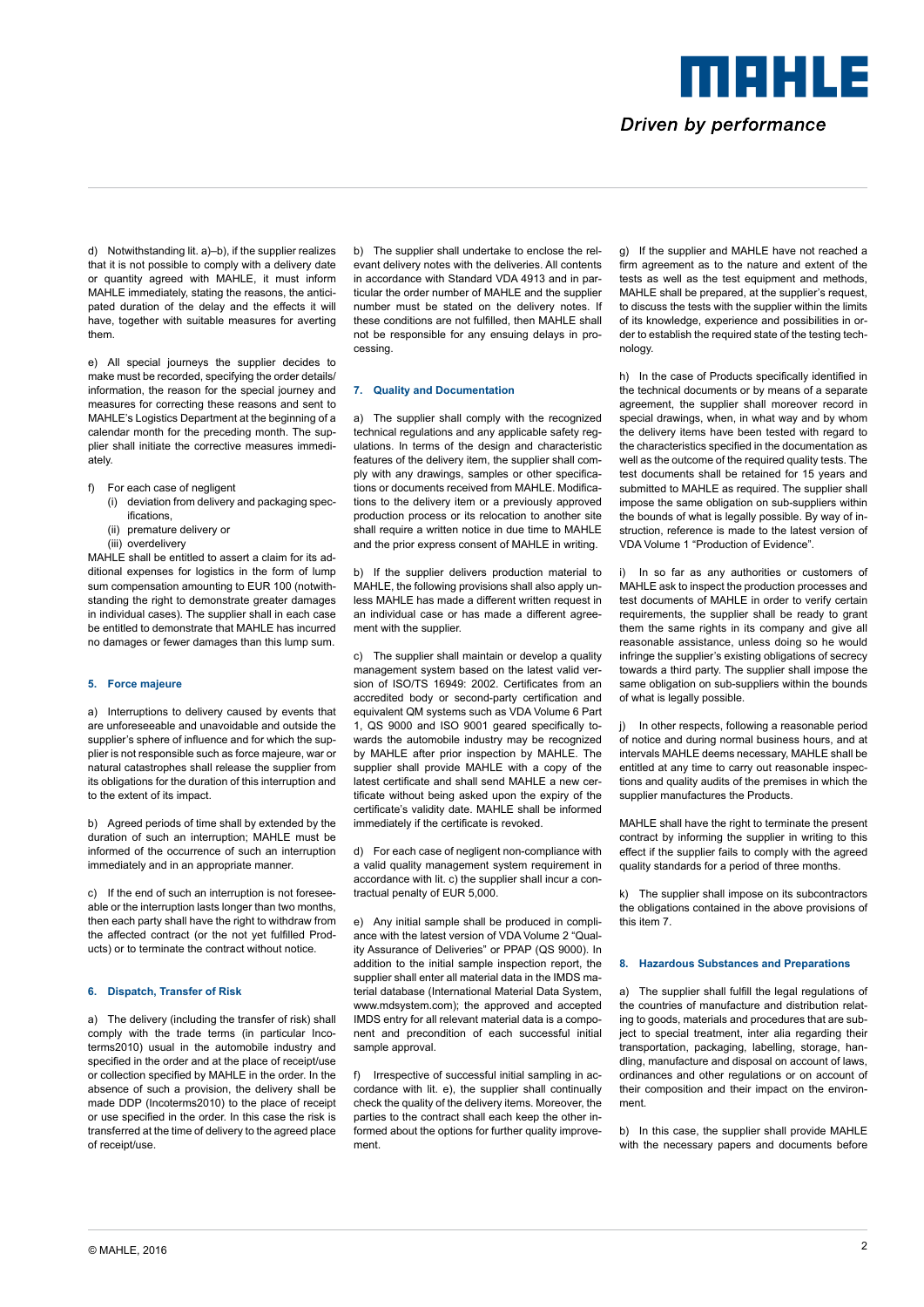Driven by performance

meers e

the order is confirmed. In particular, all hazardous substances and water-endangering materials may be delivered only after presentation of an EC safety data sheet and after approval has been given by MAHLE. Should the requirements in accordance with lit. a) change during the delivery relations, the supplier shall immediately forward to MAHLE the papers and documents relating to the changed requirements.

c) MAHLE shall be entitled to return hazardous substances and water-endangering materials that were supplied for test purposes to the supplier free of charge.

d) The supplier shall be liable to MAHLE for any damage arising as a result of negligent non-compliance with the existing legal regulations.

e) Solely for information purposes, and excluding any responsibility for their accuracy and completeness, MAHLE provides a "Prescription List/List of Substances Subject to Declaration" on the MAHLE homepage ([www.mahle.com\)](http://www.mahle.com/).

f) The supplier shall ensure that the requirements of the EU chemical legislation REACH (Regulation (EC) No. 1907/2006, Official Journal of the European Union dated 30.12.2006)—hereafter referred to as "REACH"—are complied with within the specified time, in particular preregistration and registration. MAHLE shall not be obliged in any way to carry out the (pre)registration. The supplier is aware that the Products cannot be used if the requirements of REACH are not completely and properly complied with.

g) The supplier must enter components (heavy metals) relevant to the EU directive on end-of-life vehicles (ELV—End of Life Vehicles) in the IMDS database at its own expense; they shall then be deemed declared.

h) On the basis of the EU directive on end-of-life vehicles, the supplier shall undertake to ensure the following:

- (i) Production and furnishing of a componentrelated concept for draining and unloading harmful substances;
- (ii) Compliance with the labelling standards of VDA 260 for materials and components;
- (iii) Provision of a utilisation concept for selected supplied parts after agreement with MAHLE<sup>.</sup>
- (iiii) Highest possible recycling rate and use of renewable raw materials after agreement with MAHI F

i) In fulfilling its contractual obligations, the supplier shall also comply with all legal and official regulations with regard to environmental protection.

j) The supplier shall indemnify MAHLE in full against all consequences, in particular damages suffered by MAHLE and any claims of third parties against MAHLE, that result from the supplier negligently not, partially, or belatedly complying with or fulfilling the above provisions in lit. f) i.).

# **9. Packaging**

a) The supplier shall comply with the requirements of the Government Decree 442/2012 (XII.29.) Korm.

b) The supplier shall take back used, empty packaging free of charge. If this is not possible, the supplier shall pay the corresponding, reasonable disposal costs incurred by MAHLE.

#### **10. Material Defects and Recourse**

a) Unless otherwise stated in the following provisions, the legal regulations shall apply to deliveries of defective goods (in particular to production material).

b) On receipt of Products supplied by the supplier for production purposes (production material) MAHLE shall examine that the goods ordered conform with those delivered and inspect them for any discrepancies in quantity or externally identifiable damage in so far as and as soon as this is possible in the ordinary course of business. MAHLE shall inform the supplier immediately of any defects ascertained during this inspection. In all other respects the supplier shall waive any further incoming goods inspection and testing on MAHLE's part. In the case of other defects that are not ascertained by MAHLE until the supplied goods are being processed or used for their intended purpose, MAHLE shall inform the supplier immediately upon ascertaining the defects.

c) If defective goods are delivered, the supplier shall first be given the opportunity to carry out remedial work, i.e. at MAHLE's discretion either to remedy the defect or supply a new item (replacement parts). In both cases the supplier shall bear all costs resulting to the supplier or MAHLE, e.g. transportation costs, travelling expenses, labor and material costs or costs for an incoming goods inspection over and beyond the normal scope. The same shall apply to any costs that may be incurred for removal and fitting. If the case of a subsequent delivery, the supplier shall bear the cost of taking back the defective **Products** 

d) If the opportunity to carry out remedial work fails, or if such work represents an unreasonable burden on MAHLE, or if the supplier does not make an immediate start, then MAHLE shall be entitled to withdraw from the contract / order without setting any further time limit and to return the Products at the supplier's risk and expense. In these and other, urgent cases, in particular to avert acute dangers or avoid substantial damage, if it is no longer possible to inform the supplier of defects and give the supplier even a short period in which to remedy them, MAHLE shall be entitled to remedy the faults itself or have them remedied by a third party at the supplier's expense.

e) Unless otherwise specified below, or by law, claims based on defects shall be subject to a limitation period of 30 months from the date the goods are delivered to MAHLE. The legal regulations shall apply to material defects in delivered items that are used according to their intended purpose for a building or to defects of title. If replacement parts are supplied (cf. lit. c)) the limitation period shall commence anew upon their delivery to MAHLE.)

f) Any further claims, in particular for damages or in connection with warranties of the supplier, shall not be affected.

g) For each case wherein MAHLE settles a warranty claim, the supplier, if responsible for the defect, shall undertake to pay fixed lump-sum compensation of EUR 100 (notwithstanding MAHLE's right to assert greater damages in individual cases). The supplier shall in each case be entitled to demonstrate that MAHLE has incurred no damages or fewer damages.

h) If in its capacity as an automotive component supplier MAHLE is obliged to grant one of its customers a longer or more extensive warranty for defects, MAHLE should inform the supplier thereof. If the supplier delivers production material, unless the supplier expressly rejects to accept this longer or more extensive warranty for defects within 15 days after receiving the written notification from MAHLE such extended warranty for defects shall be considered accepted by the supplier.

i) If customers of MAHLE—usually automobile manufacturers—apply a reference market procedure or a similar procedure that is usual in the automobile industry for determining and settling warranty claims and assert claims against MAHLE for defects in products manufactured by MAHLE that result from defects in the supplier's Products, this procedure shall also be applied to the delivery relations between the supplier and MAHLE, provided that MAHLE has informed the supplier of such procedure and the supplier has not expressly rejected to follow it within 15 (fifteen) days from receiving the foregoing information from MAHLE.

# **11. Product Liability and Recall**

a) If the supplier has caused a product fault qualifying as a damage under Section 6:552 § of Hungarian Civil Code and/or (depending upon the basis upon which the claim is made) is responsible for the fault, the supplier shall undertake to pay MAHLE compensation at first request or to indemnify MAHLE against any third party claims, providing the cause of the claim lies within the supplier's control and organization and the supplier would itself be liable to a third party. If MAHLE has contributed to the cause or fault, then the supplier shall be able to assert this contributory responsibility for the cause or this contributory fault against MAHLE. In the relationship between MAHLE and the supplier, each party's share in the payment of compensation shall be in propor-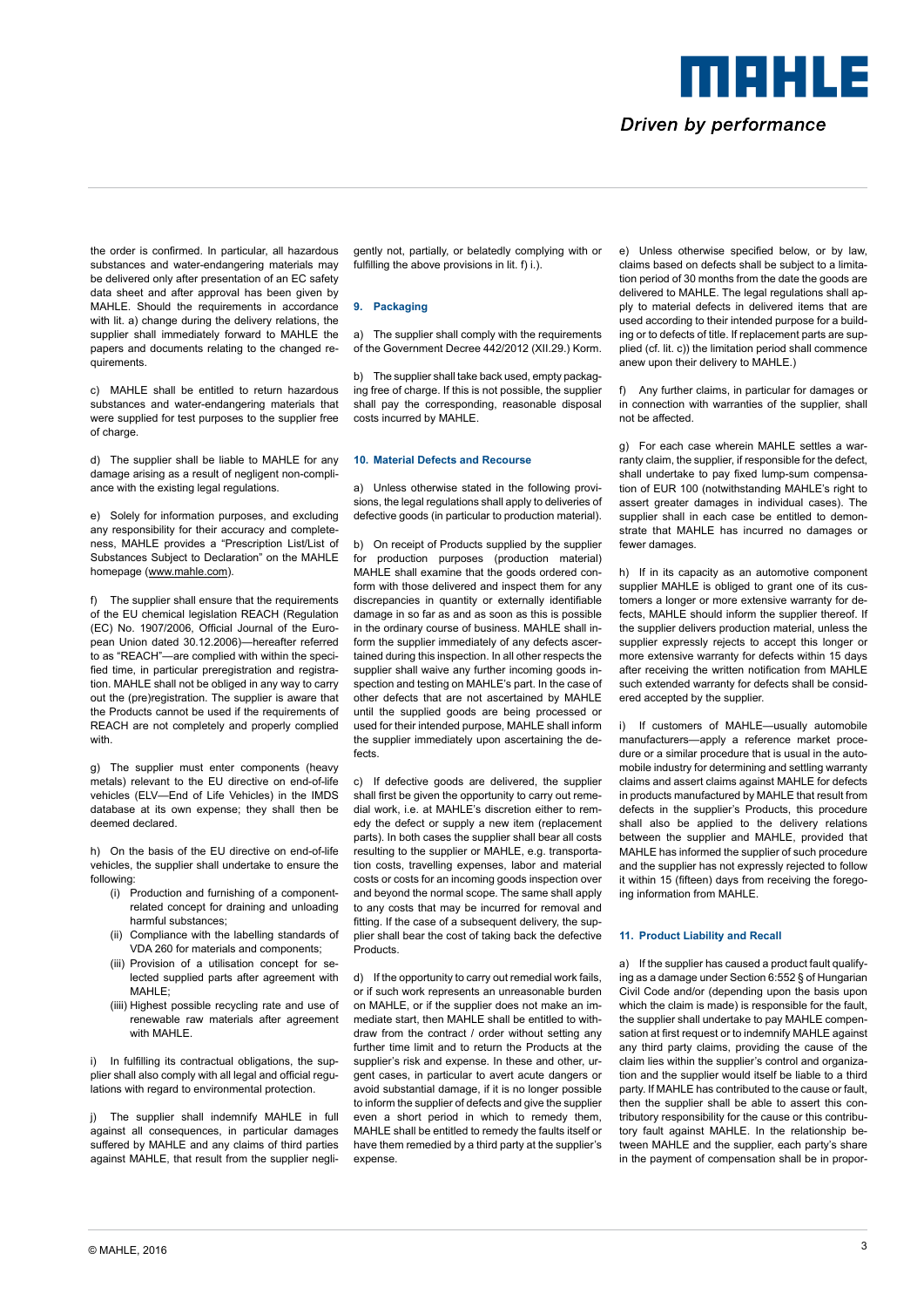meers e Driven by performance

tion to the respective share in the fault and/or responsibility for the cause (Hungarian Civil Code Section § 6:524.

b) The obligations of the supplier in accordance with lit. a) shall also include the payment of costs incurred by MAHLE in calling on the services of a lawyer or otherwise incurred in connection with the defence of product liability claims. If MAHLE is subject to special regulations regarding the burden of proof in relations with the injured party, these regulations shall also apply in relations between MAHLE and the supplier provided that the circumstances requiring proof do not fall within MAHLE's area of responsibility.

c) In product liability cases in accordance with lit. a), the supplier shall provide MAHLE with all necessary information and every support within the bounds of reason to fend off claims.

d) In so far as a recall action or program to give notice of ownership is necessary to comply with a law, ordinance, order or any other state requirement or as a safety measure to avoid personal injuries or death or in the case of other field or service actions, the costs, including labor, transportation and verifiability costs inter alia shall be shared on the basis of the degree of their culpability/ involvement (Hungarian Civil Code Section § 6:524) for the cause attributable to MAHLE and the supplier.

MAHLE shall inform the supplier—in so far as this is possible and reasonable—of the content and extent of the recall action or other field or service actions that are to be carried out and shall give the supplier the opportunity to express its opinion. This shall not affect any other legal claims.

e) The supplier shall undertake to take out and maintain sufficient product liability insurance to cover the risks of product liability, including the risk of recall. At the request of MAHLE the supplier shall immediately provide documentary evidence of the conclusion of such an insurance contract. If the supplier is not in a position to furnish evidence of the insurance policies within two weeks, MAHLE shall be entitled to conclude such insurance at the supplier's expense.

# **12. Industrial Property Rights**

a) The supplier guarantees that through the purchase, ownership, offering, use, processing or further transfer of the Products neither MAHLE nor customers of MAHLE shall infringe any intellectual property rights of third parties, in particular any rights of a third party as to brand, company, name, patent, utility model, design, equipment, or copyrights (including the relevant industrial property right applications) (hereafter "Industrial Property Rights") in the supplier's country of origin, as well as within the German Federal Republic, the European Union, the USA, Canada, Brazil, Argentina, Australia, China, Korea, Thailand, Japan and India. If the supplier

negligently infringes this obligation, then the supplier shall indemnify MAHLE and its customers at MAH-LE's first request against any third-party claims arising from such actual or alleged infringements of property rights and shall bear all costs and expenses incurred by MAHLE in this respect, in particular firstly the cost of bringing an action and of defense and secondly costs resulting from observance of a possible duty to refrain.

b) Lit. a) shall not apply if the delivery item was produced on the basis of drawings, models or other detailed information from MAHLE and the supplier neither was nor needed to be aware that Industrial Property Rights of third parties were thereby infringed.

c) The parties shall undertake to inform one another immediately of any infringement risks that become known and any cases of alleged infringement and to take reasonable action by common consent against infringement claims.

d) The period of limitation shall be 3 years from the conclusion of the relevant contract.

#### **13. Reservation of Title, Means of Production**

a) The Products shall become the property of MAHLE upon payment of their full purchase price. Any extended or expanded reservation of title on the part of the supplier to delivered Products is excluded.

b) All parts, raw materials, tools, materials All parts, raw materials, tools, materials or other devices or items provided by MAHLE or purchased by the supplier at MAHLE's expense (and whose procurement costs have been reimbursed by MAHLE or are included in and paid for in full in the price payable for the Products) and that are associated with the manufacture of the Products or used for that purpose (hereafter "Means of Production") shall remain or become the sole property of MAHLE (hereafter "MAHLE Property"). MAHLE shall also retain all rights to drafts, samples, drawings, data, models or other information and documents supplied by MAHLE (hereafter "MAHLE Documents"). The supplier shall expressly agree that MAHLE Property or MAHLE Documents shall not be used for the manufacture or construction of products for thirdparty customers without MAHLE's prior consent in writing.

c) The supplier shall possess MAHLE Property and MAHLE Documents as a borrower and shall store them separately and apart from any property belonging to other persons and clearly labelled MAHLE Property and MAHLE Documents to indicate that they are the property of MAHLE. MAHLE Property and MAHLE Documents shall not be removed from the supplier's company premises without written instruction from MAHLE, except for the purpose of fulfilling the contract.

d) The supplier shall undertake to insure MAHLE Property for its replacement value and at the supplier's own expense at least against fire, water damage and theft and to maintain such insurance policies. On request, the supplier shall provide MAHLE with documentary evidence of the existence of appropriate insurance policies. The supplier shall carry out any necessary maintenance work at the usual intervals and at its own expense and shall notify MAHLE immediately of any damage or faults.

e) If MAHLE provides the supplier with products, raw materials or other material ("Goods") so that the supplier can manufacture Products, MAHLE reserves title to such Goods. The treatment and processing, modification or installation or reshaping of such Goods by the supplier shall be carried out in the name of MAHLE. If the reserved Goods are processed together with other items that are not the property of MAHLE, MAHLE shall acquire joint ownership of the new Product in proportion to the value of MAHLE's Goods (purchase price plus VAT) to the other processed items at the time of production.)

f) If the Goods provided by MAHLE are inseparably combined or mixed with other items that are not the property of MAHLE, MAHLE shall acquire joint ownership to the new Product in pro-portion to the value of its reserved Goods (purchase price plus VAT) to the other combined or mixed items at the time of combination or mixing. If the combination or mixing is carried out in such a way that the supplier's items may be considered the main item, it shall be agreed that the supplier shall assign proportional joint ownership to MAHLE; the supplier shall store and hold in safe custody the sole property of MAHLE or the joint ownership of MAHLE in the name of MAHLE.

# **14. Confidentiality**

a) The supplier shall undertake to treat in confidence all confidential information obtained directly or indirectly from the other party to the contract. Orders and all associated commercial and technical details are also to be treated as confidential information. In particular, all received illustrations, drawings, calculations, quality guidelines, samples and similar items are to be treated as confidential. The copying and forwarding of confidential information is only permissible within the context of operational requirements. Confidential information may only be disclosed to a third party with MAHLE's prior written consent.

b) The above obligations shall not apply to such confidential information as the supplier can prove

- (i) was already generally accessible at the time of notification or was generally accessible thereafter through no fault of the supplier:
- (ii) was already in the supplier's possession at the time of notification;
- (iii) was made accessible to the supplier by a third party without any obligation as to confidentiality and non-usage, provided that this third party has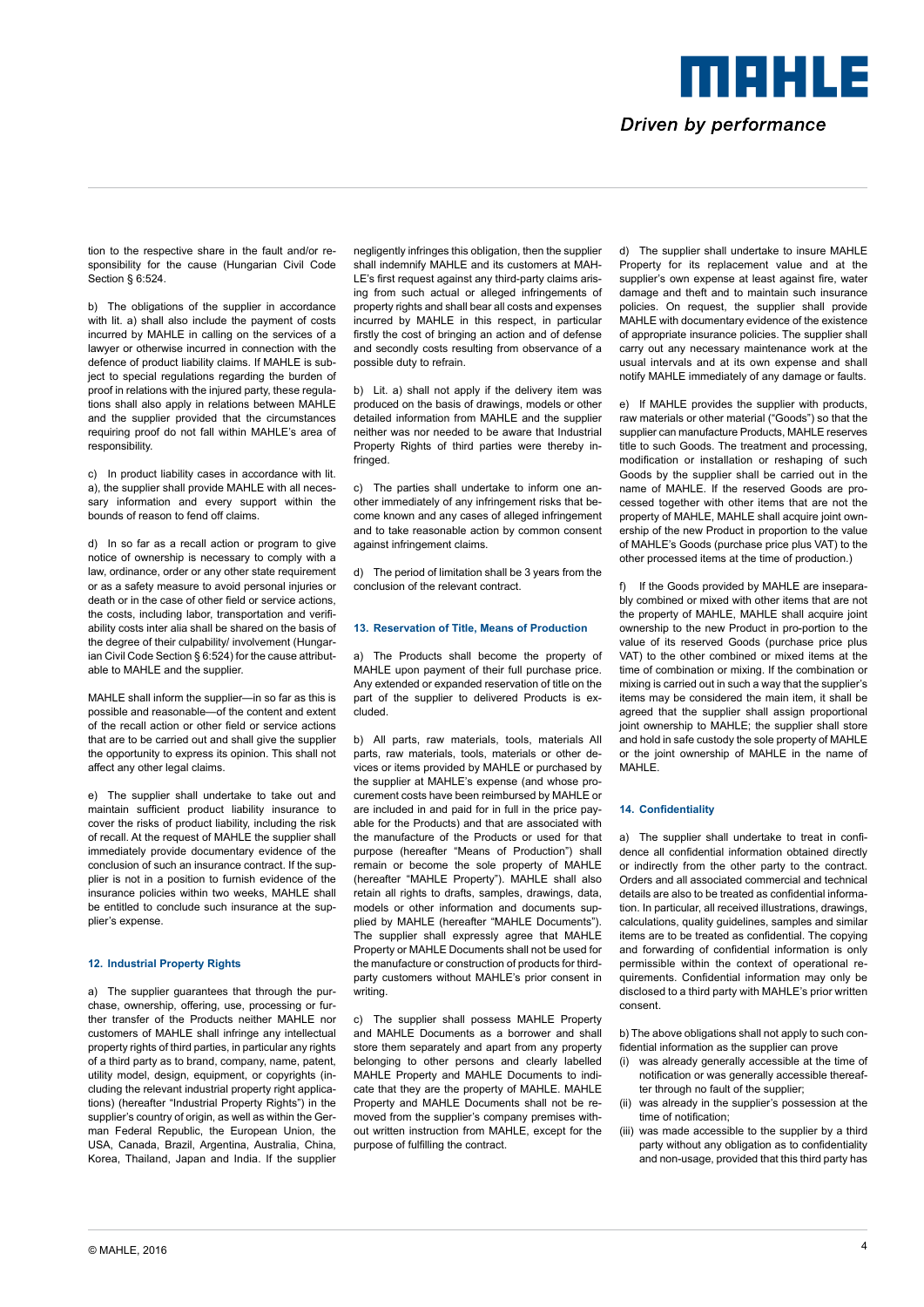Driven by performance

MOHLE

not obtained the information directly or indirectly from the supplier;

(iiii) was to be furnished to the authorities on the basis of legal regulations.

c) The supplier shall undertake to impose the same obligations to maintain secrecy on subcontractors. Confidential information made known to the supplier by MAHLE shall be used exclusively for the intended purpose.

d) The obligation to maintain secrecy shall continue to apply for a period of three years after the delivery relations have ended. At the end of the delivery relations, the supplier shall undertake to return to MAHLE all received confidential information if it is embodied or stored on electronic storage media. At MAHLE's request, the supplier shall confirm to MAHLE in writing that it has fulfilled the obligation arising from the last two sentences.

# **15. Order Development**

If the supplier carries out development work for production material or Means of Production (in particular tools) on MAHLE's behalf whose costs are reimbursed by MAHLE either separately and/or by means of the price paid for the Products (order development), the following shall apply:

a) The supplier shall reach a development conclusion that is free from the Industrial Property Rights of any third party; Item 12 shall apply accordingly.

b) The proprietorship of all development results (including all discoveries, know-how, experiment and development reports, suggestions, ideas, drafts, designs, recommendations, samples, models etc.) achieved by the supplier in the context of the cooperation (hereafter "Work Results") shall fall to MAHLE as it arises.

c) If the Work Results are protectable, MAHLE shall, in particular, be entitled at its discretion to apply for Industrial Property Rights at home and abroad in its own name, to pursue this further and also to abandon it at any time.

d) The supplier shall claim the title of protectable inventions made by its employees in executing this contract in all cases by means of a declaration against the inventor; the right to the invention is to be assigned to MAHLE immediately.

e) If the Work Results are protected by copyrights of the supplier, the supplier shall grant MAHLE, as well as affiliated companies of MAHLE, the exclusive, non-remunerable, irrevocable, sublicenceable, transferable right, unlimited in terms of time, place and content to use and exploit such Work Results as desired, in any manner and free of charge. If Work Results take the form of software the rights of use and utilisation shall not be restricted to the object code. MAHLE shall in particular have a claim for the source code and documentation to be handed over.

MAHLE may demand the hand-over at any time, even during the implementation of the development project.

f) The supplier (as well as companies affiliated with it) is and shall remain the owner of inventions made before the start of the cooperation as well as Industrial Property Rights applied for or granted for them, as well as any copyrights, design rights and know-how existing before the start of the cooperation (hereafter "Existing Property Rights").

g) If Existing Property Rights are necessary for the utilisation or further development of development results, MAHLE shall be granted their non-remunerable, non-exclusive, sublicenceable, transferable and irrevocable right of utilisation unlimited in terms of time and place.

h) If, in the context of the services the supplier is required to perform, the supplier calls in subcontractor, the supplier shall undertake to ensure by means of suitable contractual agreements that MAHLE is granted the property and utilisation rights accorded by the regulation expressed in this Item 15.

#### **16. Provision of Spare Parts**

The supplier shall undertake to guarantee the provision of spare parts for the stipulated lifetime of the end products for which the Products are to be used. The minimum period shall be 15 years after the end of the series production of the Products. At least one year prior to the expiry of the minimum period, the supplier shall grant MAHLE the option to place a concluding order for the all-time requirement.

#### **17. Cancellation/Rescission of Orders / Contracts**

a) If one party to the contract stops payments or the insolvency of one party is declared by the court with a final resolution either in the course of bankruptcy or liquidation proceedings, the other party shall be entitled to withdraw from the contract on account of the unfulfilled parts of the contract.

b) In the case of long-term contracts concerning the delivery of Goods the provisions in lit. c)–e) shall apply with regard to their validity period and termination.

c) Both parties shall be entitled to terminate such contracts in writing with a notice period of 9 months.

d) In cases where the customer of MAHLE cancels or amends its order extraordinarily or without cause, MAHLE shall be entitled, notwithstanding its right to terminate the contract in accordance with Item 17 c), to agree mutually another arrangement with the supplier that takes account of these circumstances. The supplier shall enter into such arrangement and the performance thereof cannot be rejected except for Force majeure set forth in item 5. Unless otherwise

agreed the following degrees of bindingness shall then apply:

- (i) The quantity determined for the month following the order (month 1) shall be deemed bindingly authorized.
- (ii) The quantity ordered for the next month (month 2) shall entitle the supplier to procure feedstock. If this quantity is later not taken by MAHLE, the supplier shall be entitled to in-voice MAHLE for the feedstock, whereby MAHLE may demand delivery of the feed-stock.

Quantities manufactured in excess of this and procured materials shall be exclusively at the supplier's risk and to the supplier's account

e) Each party shall have the right to terminate a contract for good cause at any time without notice. The following cases in particular represent good cause:

- (i) Cessation of payment on the part of one party, the opening of insolvency proceedings against the assets of one party by final resolution of the court, or the opening of voluntary winding-up procedure of one of the parties;
- (ii) Infringement of important contractual obligations; in the case of an infringement that can be remedied, however, only after the innocent party has called upon the other party in writing to remedy the infringement, has warned the party of the impending termination for good cause and has granted a reasonable period of grace of at least four weeks that has expired without outcome;
- (iii) One party comes under the dominant control of one of the other party's competitors on account of a change in its equity holders or shareholders

f) In the case of the cancellation or other termination of a contract, the supplier shall return MAHLE Property and MAHLE Documents (cf. Item 13 b)) as well as all other items made avail-able by MAHLE, including all drawings and other documents, devices and tools.

### **18. Other Provisions**

a) If one of the above provisions is or becomes invalid or unenforceable, the legal validity of the remaining provisions shall not be affected. In place of the invalid or unenforceable provision, a provision shall be deemed to have been agreed which comes as close as possible in legal terms to that which the parties to the contract required according to the original meaning and purpose of the in-effective or unenforceable provision. This shall also apply to any loopholes in the contract.

b) Without the prior written approval of MAHLE the supplier shall not assign or transfer any order or the contract, either in whole or in part.